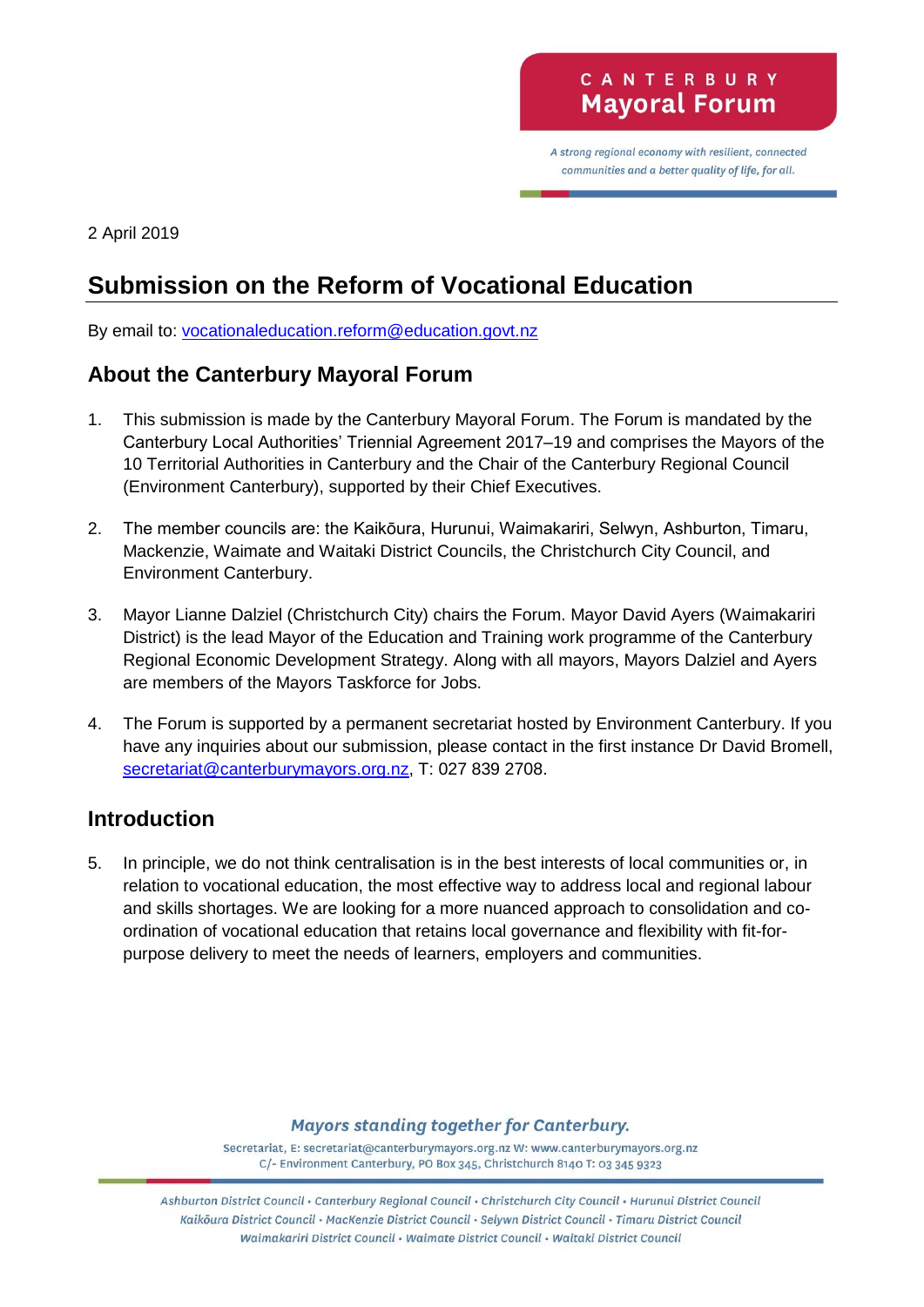- 6. Our paramount aim is to produce better outcomes for learners a world-class vocational education system that delivers a curriculum with portable credits and qualifications, is readily accessible and strongly aligned to business and industry labour and skills needs now and in the future.
- 7. While we can support aspects of the proposal, centralising vocational education in the manner proposed will, we think, slow the sector down, fail to deliver the desired results and create roadblocks to local communities solving local problems. We elaborate on our concerns in the remainder of our submission.
- 8. Our regional Education and Training Governance Group is willing to meet with senior officials to support the detailed design and implementation planning of the reform. This initiative of the Canterbury Mayoral Forum is well-established and effective (since 2015) and is chaired by the lead Mayor (David Ayers) for the education and training work programme of the Canterbury Regional Economic Development Strategy. Members include the University of Canterbury, Lincoln University, Ara Institute, the Lincoln University AgResearch Joint Facility, Community College North Canterbury, the Primary ITO, ChristchurchNZ, Aoraki Development, Tokona te Raki (Ngāi Tahu), the Ministry of Education and Careers NZ.

## **Proposal 1: Re-defined roles for industry bodies and education providers**

- 9. We support the proposal to clarify roles, minimise overlapping responsibilities between Industry Training Organisations (ITOs) and Institutes of Technology and Polytechnics (ITPs) and align on- and off-job vocational education and training.
- 10. We affirm the valued role ITOs play, and the importance of strong connections with employers and industry sectors for work-integrated learning. In addressing fiscal challenges in the ITP sector, it is important not to put at risk the good work ITOs are doing. Any changes should build on the current work of ITOs with industry and minimise disruption that will exacerbate shortages of skilled tradespeople and primary sector workers.
- 11. In principle, we support the establishment of industry-led Industry Skills Bodies to:
	- extend current coverage by ITOs
	- co-ordinate planning to address future skills needs
	- provide advice to the Tertiary Education Commission (TEC) on purchasing vocational education that the TEC must give regard to, in order to improve alignment with labour market demand
	- contribute to curricula design and play a role in approving both vocational education qualifications and programme requirements, and in setting standards and moderating assessment.
- 12. In principle, we support the proposal to establish Industry Skills Bodies and Regional Leadership Groups but note a lack of detail in the discussion document about how precisely these might relate to regional providers. We submit that the working name of the Regional Leadership Groups will create confusion with other central and local government regional bodies.
- 13. As the proposals are developed, we urge government to align Industry Skills Bodies and Regional Leadership Groups with the Jobs and Skills Hubs discussed in the Ministry of Business, Innovation and Employment's proposed new approach to employer-assisted work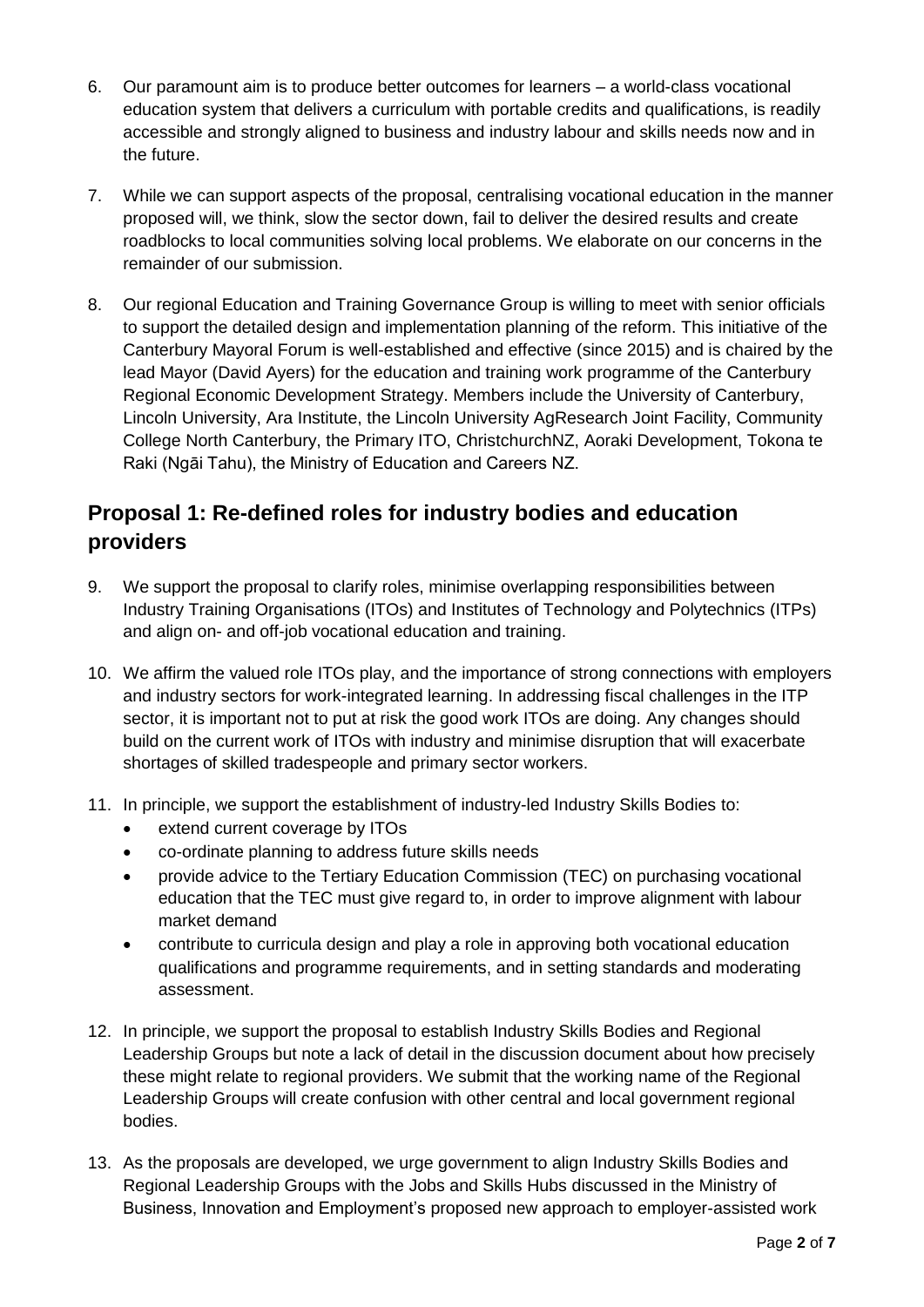visas and regional workforce planning. As well as reducing the consultative burden on local government, alignment is particularly important in co-ordinating industry efforts to identify and plan for future skills needs, including:

- forecasting demand for skills and qualifications
- providing advice to providers and to TEC where the vocational education system is not responding to demand or needs to change its delivery to meet future demand
- anticipating the impacts of new technologies and the future of work, and how this is likely to affect demand for labour and skills.
- 14. We note with some concern that the proposal is light on details on how it will address current inequities for Māori and Pasifika learners. We suggest that the reforms:
	- continue to engage with wānanga, so they are not left behind in this process
	- acknowledge that mana whenua (iwi/hapū/whānau) and Mata-a-waka authorities are best placed to represent the needs and aspirations of their respective communities, in the same way that the proposed Industry Skills Bodies will for their respective industries
	- establish regional Kaupapa Māori Skills Bodies to:
		- o provide advice to TEC on purchasing vocational education that the TEC must give regard to, in order to improve alignment with and implementation of the Ministry of Education's National Māori Education Strategy (Ka Hikitia) and Action Plan (Tū Maia e Te Ākonga), the Crown's Māori Economic Development Strategy and Action Plan (He Kai Kei Aku Ringa) and the Government's Tertiary Education Strategy 2014–19
		- o inform and influence curricula design so vocational education meets the needs and aspirations of local iwi and the wider Māori community.
- 15. We also note with concern that the proposal is light on implications for Private Training Establishments (PTEs) and community education providers. This needs to be addressed as the proposals are further developed, because any reforms undertaken will inevitably impact on them. We encourage a whole-of-system approach to progressing the reforms, rather than the narrow sector-based approach that has been proposed.

#### **Proposal 2: Create a New Zealand Institute of Skills and Technology**

- 16. Our own local ITP, Ara Institute of Canterbury, does not exhibit the weaknesses the proposed reform seeks to address and is already ahead of challenges and opportunities identified in the discussion document.
- 17. We acknowledge, however, long-standing issues of sustainability across the 16 ITPs and competition between them (driven largely by the EFTS funding system) and agree that the status quo is not sustainable for the sector as a whole.
- 18. We **do not support** the proposal to create a *single vocational education institute*.
	- Merging the current 16 ITPs into a single institute with the additional functions of ITOs will massively disrupt the sector and its delivery for at least five years.
	- Change on this scale will inevitably impact economically and socially on communities and regions, and on the perception and uptake of international education services in the short to medium term. Potential impact on international education is a particular concern for us, given that international education is New Zealand's fourth largest export earner and supports 30,000 national and 5,000 regional high-value jobs.
	- Centralisation will not necessarily result in economies of scale but will almost certainly result in a loss of flexibility, responsiveness, and ability and willingness to innovate in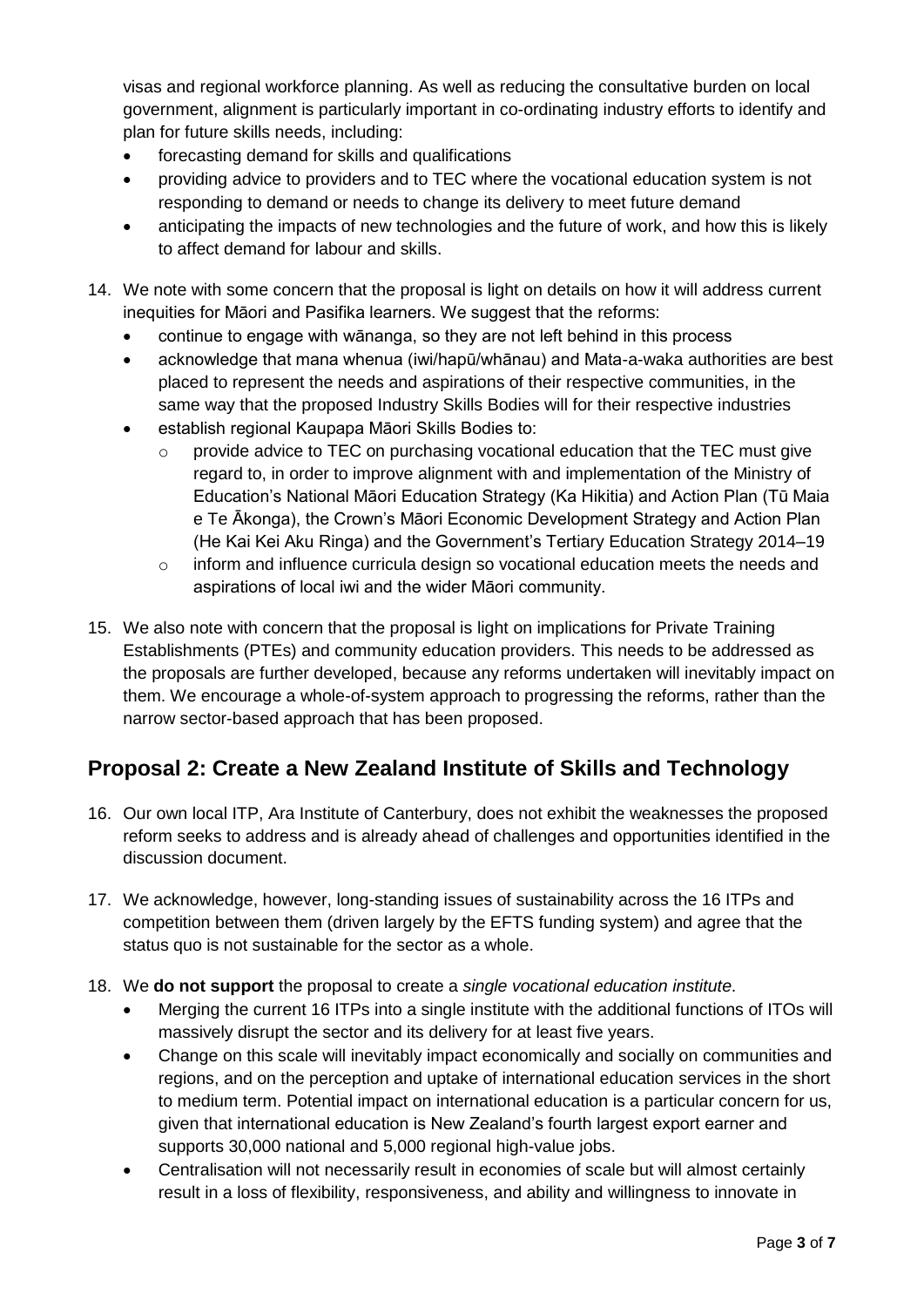educational delivery. There are lessons to be learned from our region's experience of merging CPIT with Aoraki Polytechnic to form Ara Institute of Canterbury. If the funding model does not change, amalgamations are very unlikely to yield economies of scale while retaining local responsiveness and flexible delivery.

- Our experience of collaboration to support youth transitions to further education and training and employment has been that where collaboration is most needed, and most effective, is in local, sub-regional contexts – rather than through programmes driven from metropolitan areas.
- Forming a single institute puts established brands at risk and is likely to weaken social capital with key local and regional stakeholders.
- 19. We think the risks of merging the 16 ITPs into a single institute are too high. The risks include the very real possibility that the reforms as proposed will not deliver the change Government is looking for.
- 20. We **do support** creating a *single vocational education system* with centralisation of some functions.
- 21. Functions can be centralised without locating them all in one "head office". Centralised functions could be hosted by individual provider institutions around the country. Centralising these in just one or two sites will not provide sufficient system resilience. On the other hand, connecting and managing distributed functions will also prove challenging, so this aspect of the proposal needs careful design and thorough consultation.
- 22. Functions that could be centralised might include, for example:
	- whole-of-system strategy and planning to respond to both current and likely future needs of learners, employers, iwi and communities
	- curriculum development, including support for the development of culturally relevant and engaging teaching and learning
	- quality and assurance
	- allocation and approval of delivery portfolios and funding provided this comes with flexible delivery to respond to local industry needs
	- standards and procedures to support the recruitment and growth of a culturally competent workforce
	- major capital planning
	- standards setting for "back-office" services and/or shared services to deliver these
	- support for development and innovation in online and blended learning via a nationally consistent online learning platform
	- international education marketing and internationalisation of vocational education and training generally.
- 23. Individual provider institutions should, we submit, continue to be responsible for:
	- employment of staff
	- management of fit-for-purpose facilities
	- educational delivery that responds to learner and employer needs in their region
	- hosting CoVEs, noting that each of these could provide national coverage (and eliminate duplication and unhealthy competition) through online and blended teaching and learning.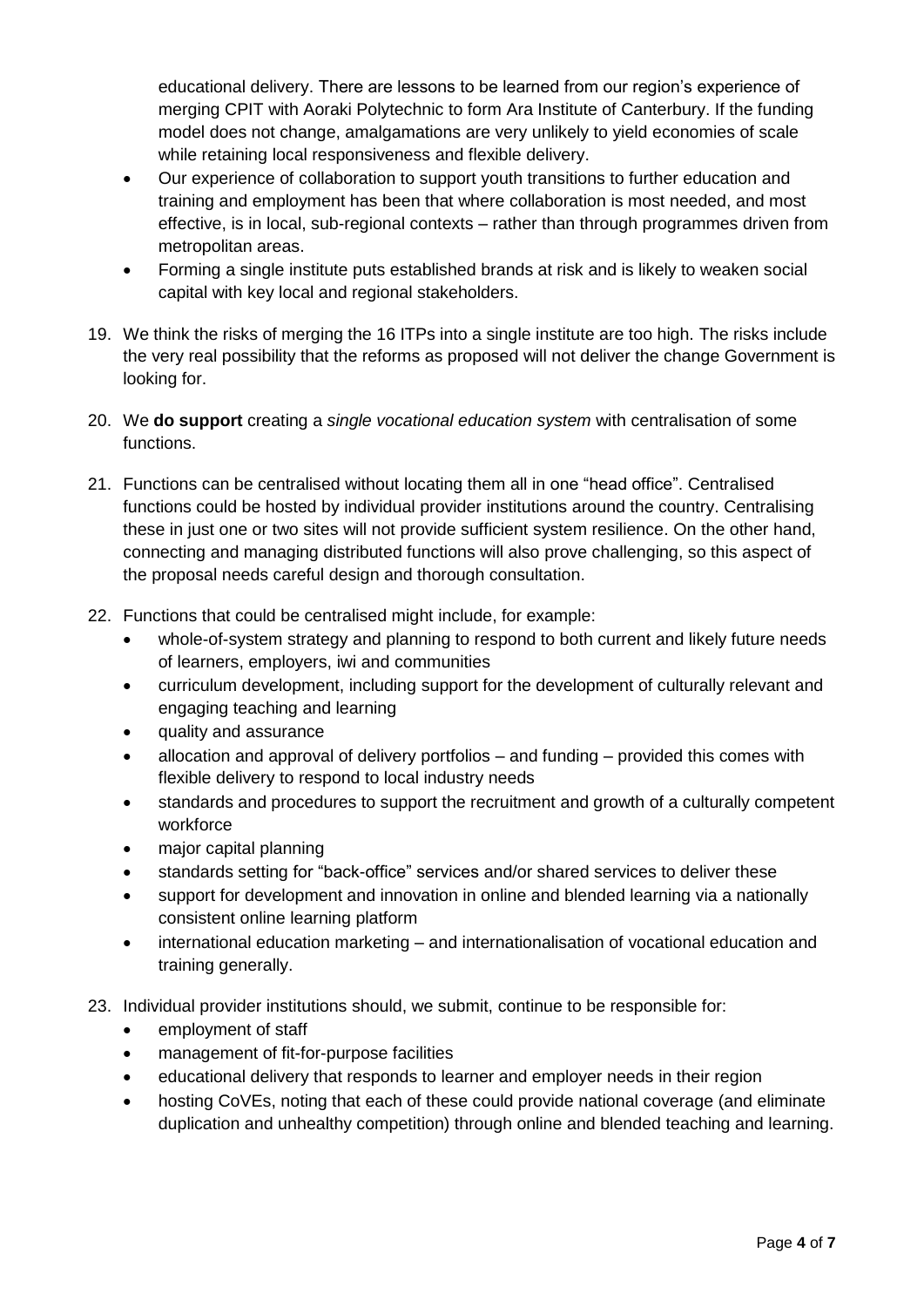- 24. There could conceivably be a single national governing council for vocational education. The challenge would be to balance the need for a manageable, highly skilled governance body with some degree of regional coverage (if not representation).
- 25. The regional (and sub-regional) structure of the vocational education system needs careful consideration.
	- We do not, for example, think of Ara Institute of Canterbury as a metropolitan ITP it serves our region as a whole (New Zealand's largest region by land area, with 11 local authorities).
	- We acknowledge the challenges of system design and equitable access to vocational education and training when the population of Auckland region (1.70 million) exceeds the population of the entire South Island (1.14 million).
	- Whatever structure is adopted, we affirm the value and importance of sub-regional learning centres. We are thinking, for example, about retention of the Timaru campus following the merger of CPIT and Aoraki Polytechnic. Labour and skills shortages in South Canterbury have highlighted for us that it is critical to retain capacity to deliver vocational education in sub-regional learning centres.
	- In considering a regional structure, we urge the Government not to add to the current mess of conflicting administrative boundaries (for example, Education, Health, Police and MSD). Defining regions by reference to local government boundaries would facilitate use of data held by Statistics New Zealand (and the Living Standards Dashboard) to inform forecasting and planning.

# **Proposal 3: A unified vocational education funding system**

- 26. We note that the existing funding model is part of the problem and that without system-wide change, ITPs will probably always struggle to break even.
- 27. Currently, the EFTS funding system drives volume-based enrolment, competition between providers resulting in overlapping and duplicating provision (and over-supply), and promotion of courses based on popularity rather than industry needs and job opportunities. Funding pressures also invite compromise of educational quality.
- 28. The overlap between funding through the Industry Training Fund (per Standard Training Measure) and the Student Achievement Component also drives unhealthy competition between providers, provides little incentive for Recognition of Prior Learning and contributes to poor investment decisions.
- 29. The funding model needs to provide for vocational education in rural New Zealand. Many primary industry workplaces and trainees, for example, are in remote locations, and/or have high literacy or numeracy needs. Delivering education and training to these learners obviously costs more than classroom-based teaching and learning in urban centres. Unless the funding model takes account of this, learners in rural New Zealand will be significantly disadvantaged by the proposed reforms.
- 30. The funding system needs to be designed to encourage uptake of Te Reo Māori, without creating a financial burden on students or disqualifying those who wish to study Te Reo from accessing fees-free study if and when they wish to take up other career pathways.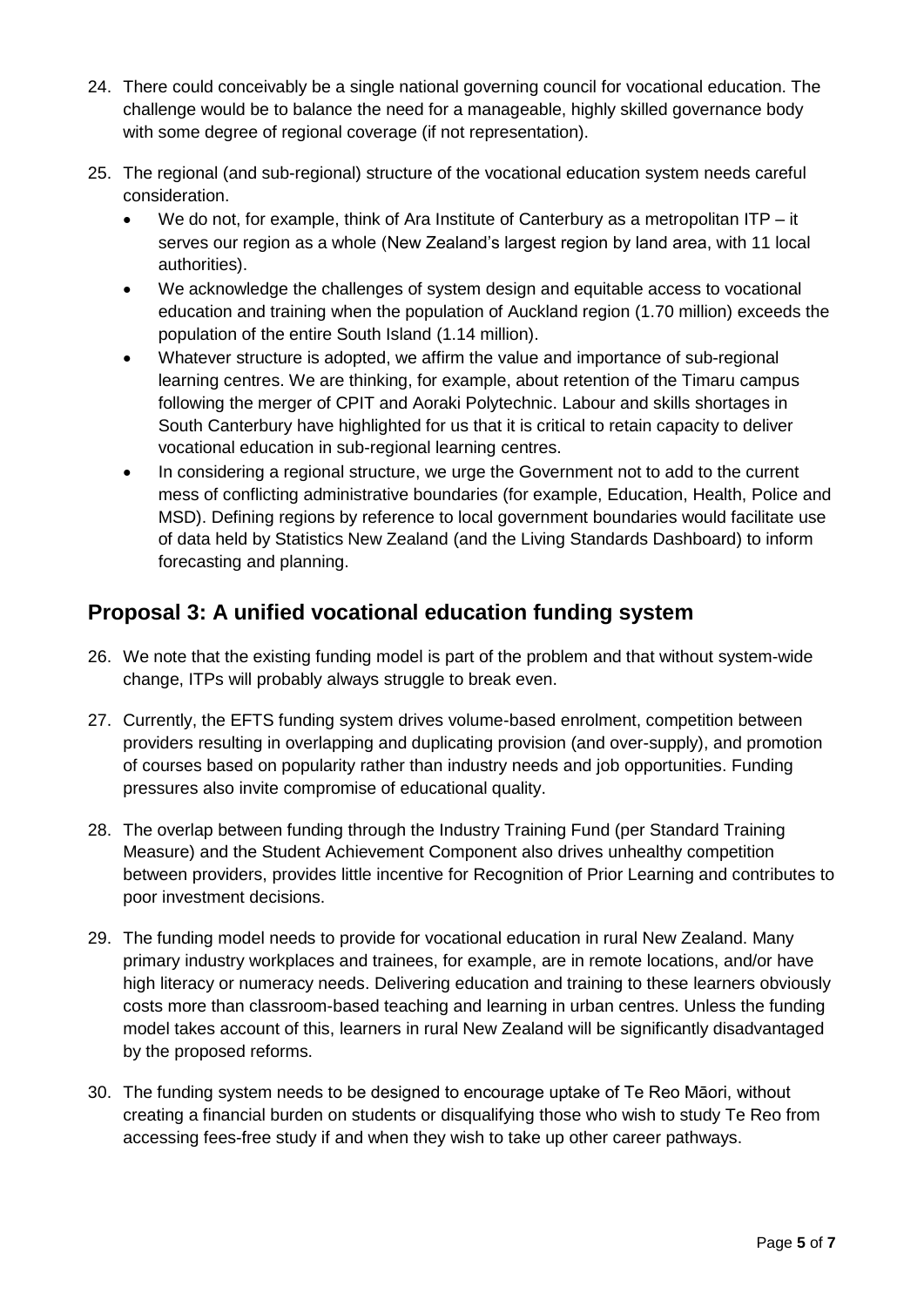- 31. Flaws in the current funding system could be partly, though not completely, mitigated by centralising functions indicated in paragraph 22 above – especially allocation and approval of delivery portfolios and funding.
- 32. We therefore support a unified funding system for vocational education and training up to level 7 diplomas, as part of an integrated package of reforms, including reinstatement of past funding mechanisms over and above EFTS (volume-based) funding:
	- a base grant allocated by region
	- some sort of equity funding that individual providers can apply for, supported by a welldeveloped business case.
- 33. If funding for foundation learning and for learning at levels 3–7 that is not vocational (including te reo and tikanga Māori, and English for speakers of other languages) is to be included in the unified funding system, it will be all the more important to engage with and consider implications of the proposed reforms for wānanga, PTEs and community education providers.
- 34. Because foundation levels 1–3 are critical to learner outcomes at levels 3–7, we do not see how reform of vocational education can be carried through effectively without a first principles review of the entire funding system.

# **Timing of implementation**

- 35. If the Government chooses to proceed with the reforms as proposed, we see some parallels to processes community and voluntary sector agencies have undergone as they have moved from collectives of incorporated societies to national trusts with regional centres. While on a much larger scale, the process and dynamics will be similar and there are lessons to be learned from some of our larger community education providers who have completed this process.
- 36. Those of us with long memories also recall the significant differences of organisational culture that had to be worked through when borough and county councils were amalgamated in the 1989 local government reforms. Changing the culture of organisations takes a long time to work through, and because cultural differences have largely evolved in response to local contexts and local needs, they should not be under-estimated or trivialised.
- 37. The changes as proposed are indeed revolutionary. They will also have significant human and economic costs that will impact on local communities. These costs should be reflected in a comprehensive Regulatory Impact Statement to support decision-making by Cabinet on the final proposals and legislation to implement these.
- 38. Implementing the proposals will undoubtedly take longer than the timeframes envisaged in the consultation document; i.e. having the corporate head office of the new entity up and running with some support systems in place by the start of 2020. We urge government to take a phased and considered approach to the implementation of any final, agreed proposals, and to plan and deliver this in ways that minimise disruption to student learning and to international education marketing and delivery.